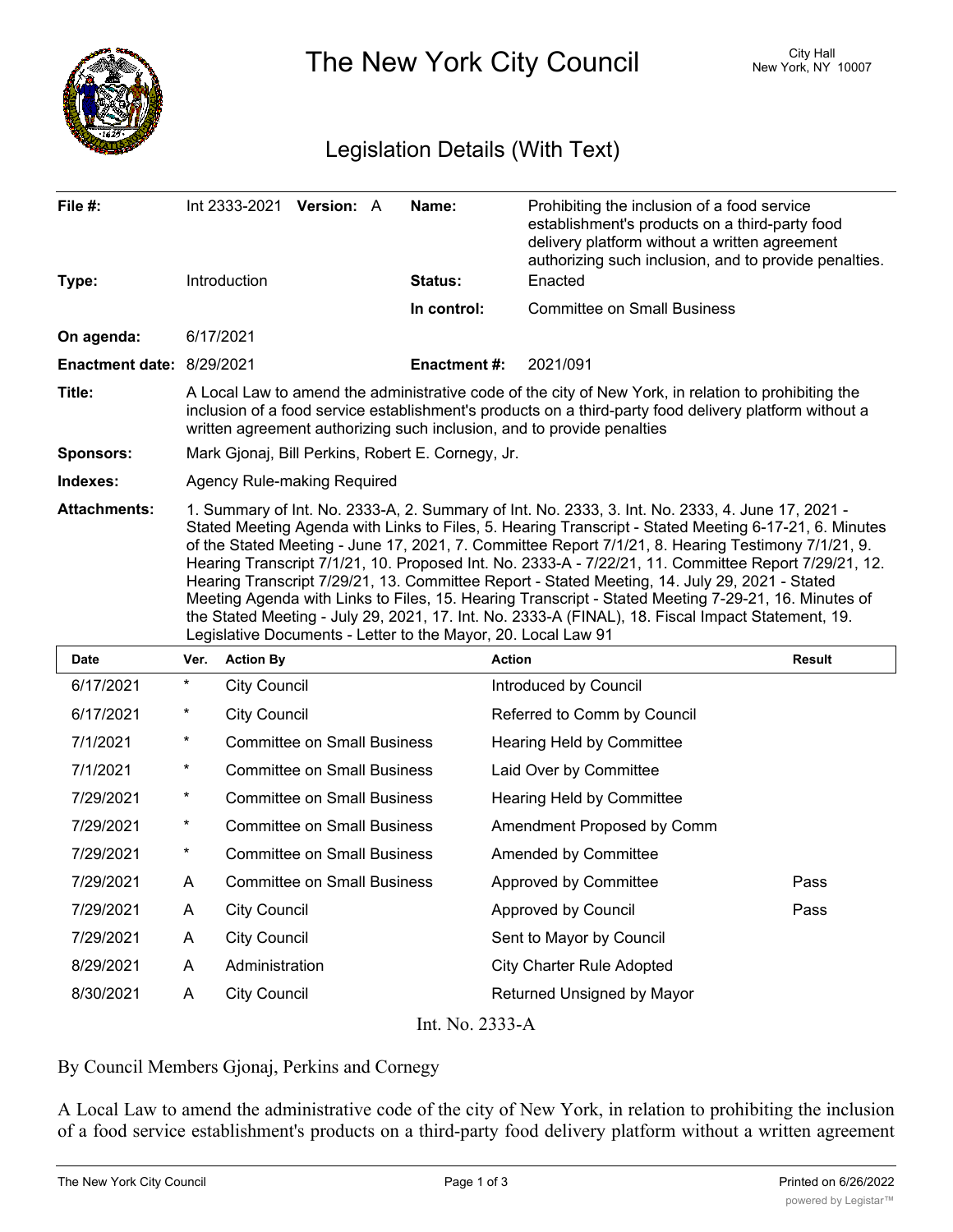authorizing such inclusion, and to provide penalties

Be it enacted by the Council as follows:

Section 1. Subchapter 22 of chapter 5 of title 20 of the administrative code of the city of New York is amended by adding a new section 20-847.2 to read as follows:

§ 20-847.2 Unauthorized listings. a. Notwithstanding section 20-845, for the purposes of this section the term "third-party food delivery service" means any website, mobile application or other internet service that offers or arranges for the sale of food and beverages prepared by, and the same-day delivery or same-day pickup of food and beverages from, a food service establishment located in the city that is owned and operated by a different person.

b. A third-party food delivery service shall not list, advertise, promote, or sell a food service establishment's products on, or arrange for the delivery of an order of such products through, the website, mobile application or other platform of such third-party food delivery service without a written agreement between such third-party delivery service and such food service establishment to include the food service establishment's products on such website, mobile application or other platform.

c. An agreement executed in accordance with this section shall not include a provision, clause, or covenant that requires a food service establishment to indemnify a third-party food delivery service, any independent contractor acting on behalf of the third-party food delivery service, or any registered agent of the third-party food delivery service, for any damages or harm by an act or omission occurring after the food service establishment's product leaves the place of business of the food service establishment. To the extent an agreement executed in accordance with this section contains such a provision, such provision shall be deemed void and unenforceable.

d. Outreach. No more than 30 days after the effective date of the local law that added this section, and continuing for 90 days thereafter, the commissioner shall conduct outreach in the designated citywide languages, as defined in section 23-1101, to alert food service establishments and third-party food